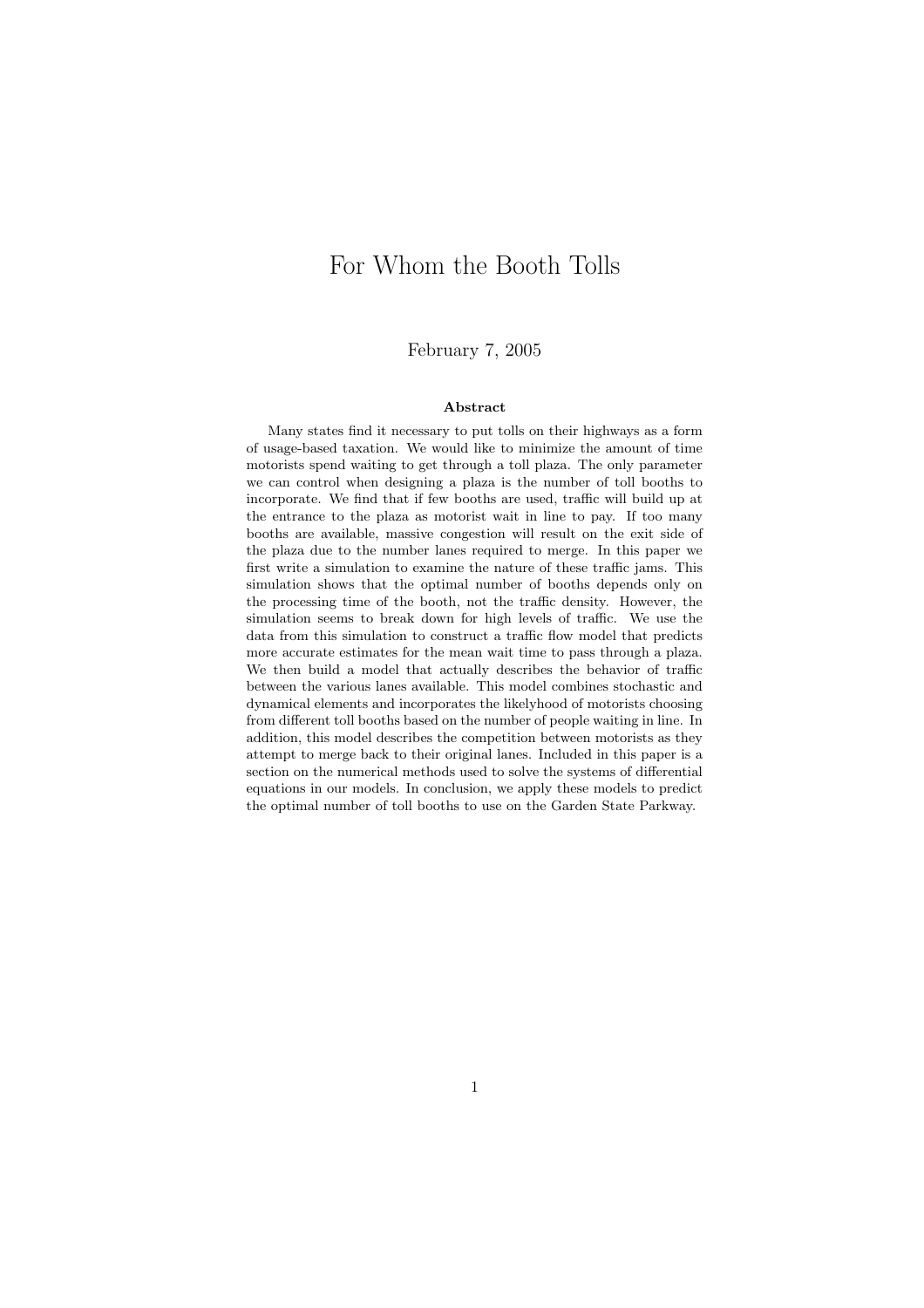# Contents

| $\mathbf{1}$                 |     | Introduction                                                          | 3                      |
|------------------------------|-----|-----------------------------------------------------------------------|------------------------|
|                              | 1.1 |                                                                       | 3                      |
|                              | 1.2 | Our Approach                                                          | $\overline{4}$         |
| $\bf{2}^-$                   |     | Division into Five Zones                                              | $\boldsymbol{\Lambda}$ |
| 3                            |     | <b>Traffic Simulation</b>                                             | 5                      |
|                              | 3.1 |                                                                       | $\overline{5}$         |
|                              | 3.2 |                                                                       | $\overline{7}$         |
|                              | 3.3 |                                                                       | $\overline{7}$         |
| 4                            |     | Ensemble Model                                                        | 9                      |
|                              | 4.1 |                                                                       | 11                     |
| <b>Behavioral Model</b><br>5 |     |                                                                       | 12                     |
|                              | 5.1 |                                                                       | 12                     |
|                              | 5.2 |                                                                       | 12                     |
|                              | 5.3 |                                                                       | 13                     |
|                              | 5.4 |                                                                       | 15                     |
|                              | 5.5 | Solving the System of Equations $\dots \dots \dots \dots \dots \dots$ | 16                     |
|                              | 5.6 |                                                                       | 16                     |
| 6                            |     | Conclusion                                                            | 17                     |
|                              |     |                                                                       | 19                     |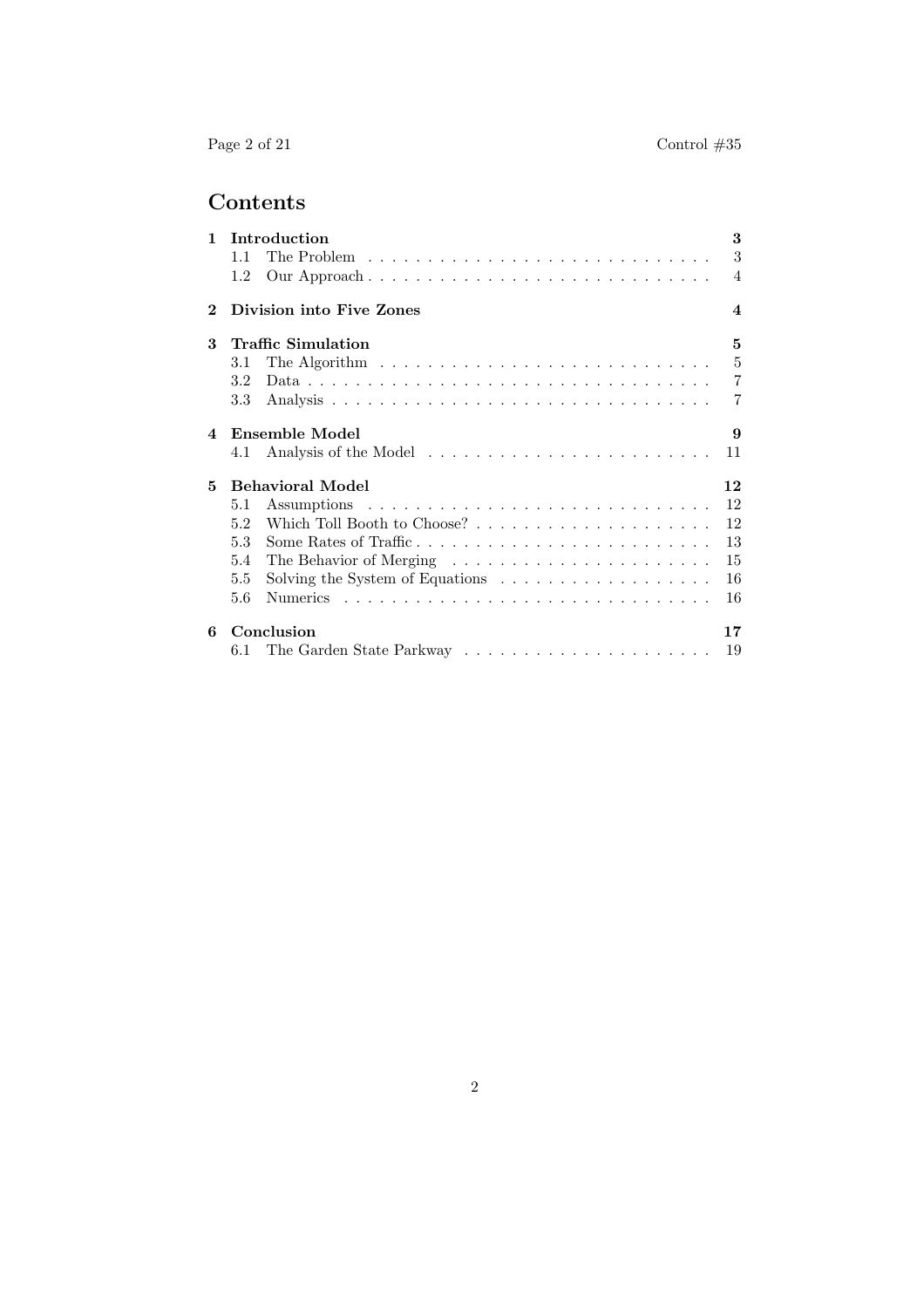

Figure 1: An artistic rendition of a toll plaza [1].

# 1 Introduction

The two things people dislike most about driving are:

- 1. Getting stuck in traffic
- 2. Paying fines

Unfortunately, toll plazas combine both these elements into an unpleasant experience for everyone from daily commutors to traveling tourists. Since the toll fees are a necessary evil, we focus our attention on minimizing the delay that toll plazas incur on motorists.

## 1.1 The Problem

Consider a motorist heading Eastbound on a four-lane highway. Suppose this highway has a toll plaza with four toll booths. Then the Western side of the plaza is likely to become congested, since drivers (such as our hypothetical motorist) will have to wait for each car in their lane to slowly pass through the toll booth in the corresponding lane. This suggests that waiting times could be decreased by having a greater number of booths than lanes. Our motorist approaches the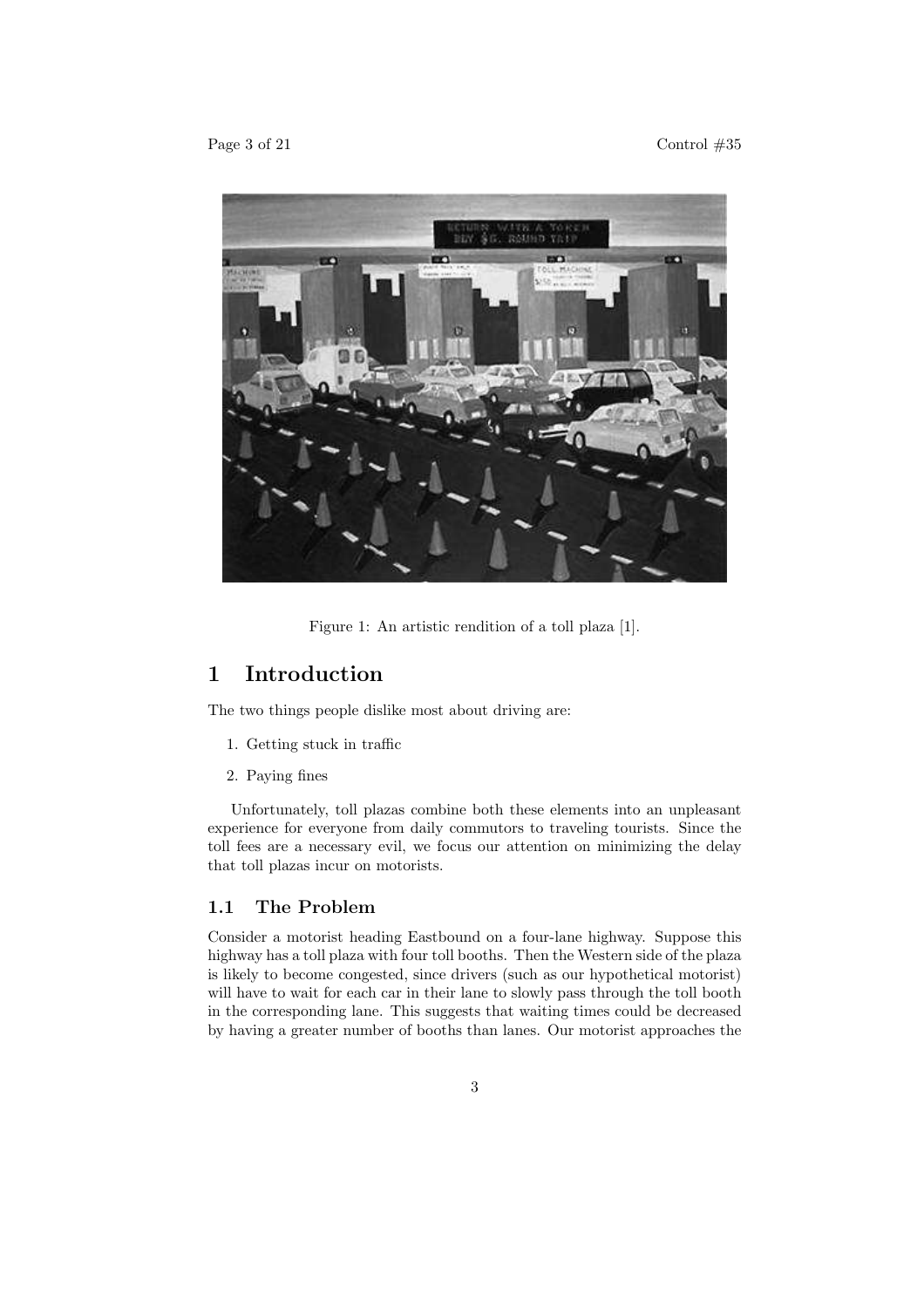plaza, sees a booth with a short line, heads towards that booth, fumbles for some change but ultimately pays the fee and passes through the booth, then simply merges to his originial lane and is back on track to reaching his destination. However, as most drivers are aware, merging lanes is not a simple task. Indeed, the greater the number of lanes required to merge simultaneously, the more delays one should expect when merging. Thus as the number of toll booths increases, the amount of congestion on the Western side of the plaza decreases, but the congestion on the Eastern side increases. A philosopher would call this a paradox, but a mathematician refers to it as an optimization problem!

This leads to our initial formulation of the problem:

Problem Statement: Given a specified traffic volume and number of lanes, find the optimal number of toll booths so that the average delay induced by the plaza is minimized.

## 1.2 Our Approach

Below is an outline of our method to approach this problem:

- Divide the toll plaza into five *zones* to simplify analysis.
- Develop a computer program to simulate traffic flow through the plaza.
- Analyze the data from this simulation and use it to motivate an ensemble traffic flow model.
- Consider the interplay between lanes and produce a behavioral model.
- Use these models to determine the optimal number booths for the Garden State Parkway.

# 2 Division into Five Zones

In this paper we consider a highway with  $L$  lanes and a toll plaza consisting of n booths, where  $L \leq n$ . For concreteness, let us say that traffic comes in from the West and proceeds to the East.

**Zone 1:** The strecth of highway West of the toll plaza. This is where the cars that must pass the plaza come from. The only relevant parameter from this zone is traffic density, since this specifys the rate at which cars enter the plaza.

**Zone 2:** The queue leading up to the booths. This is the area in which cars idle while waiting for a toll booth to become available. Under favorable conditions this zone is indistinguishable from Zone 1, but more typically there is congestion in the form of a queue.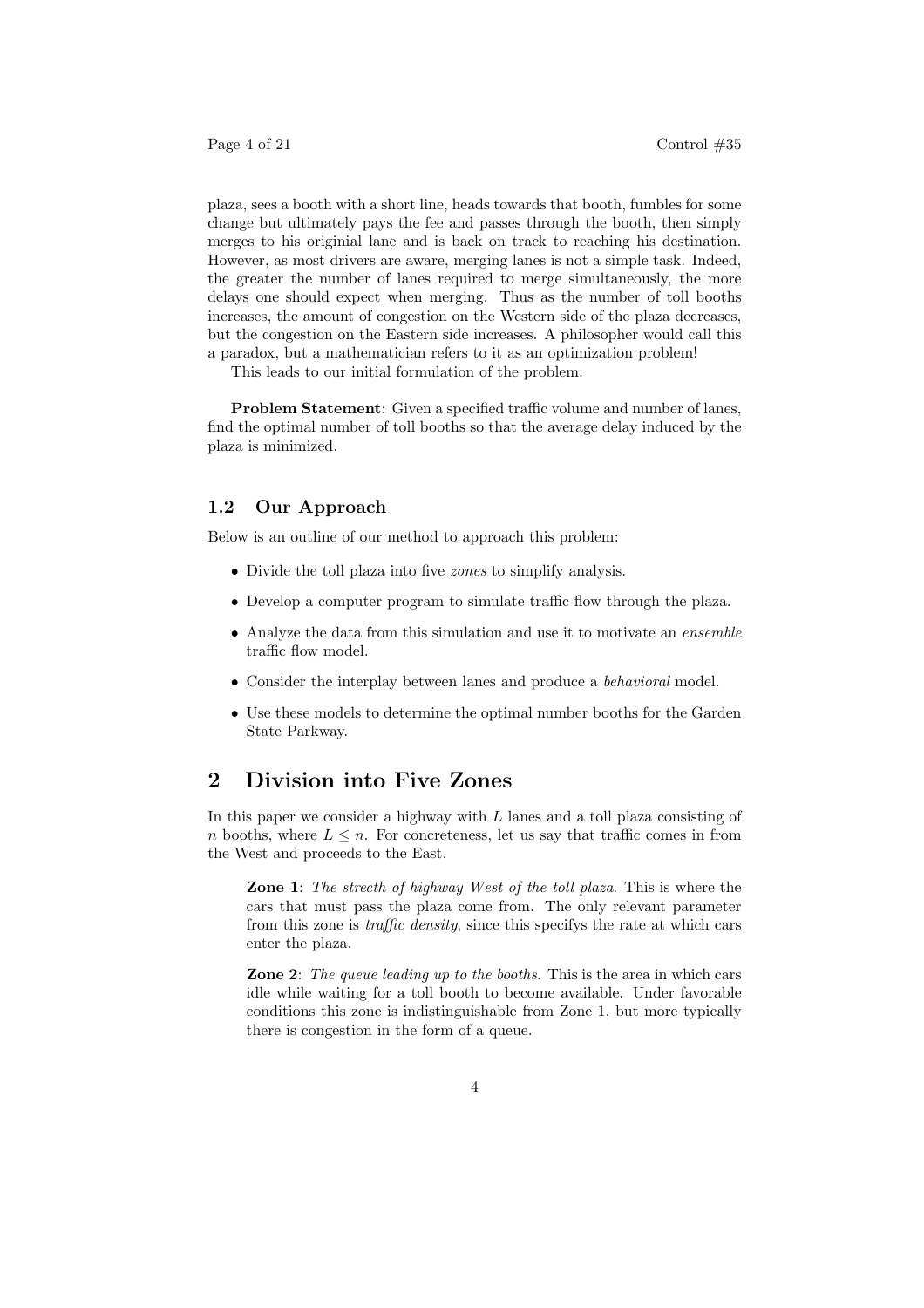

Figure 2: The five zones of a toll plaza, where  $L = 2$  and  $n = 4$ .

Zone 3: The toll booths. Here we have cars delayed for a specified amount of time while the drivers pay the appropriate tolls.

Zone 4: The merging area. In this zone cars are required to merge from the  $n$  booths to one of the  $L$  lanes. Due to the difficulty and disorder of merging this zone becomes congested when  $n > L$ .

**Zone 5:** The stretch of highway East of the toll plaza. It is the sole intent of every driver to reach this point.

We refer to the average time it takes a motorist to proceed from Zone 1 to Zone 5 as the mean wait time.

# 3 Traffic Simulation

Suppose we monitor a fixed number of cars, say  $c$  of them. We would like to know how their mean wait time depends on the number of toll booths, the relative traffic density of these cars, and the approximate time it takes for each car to pay the toll. We simulate this as follows:

### 3.1 The Algorithm

- 1. Uniformly distribute the entry times  $\{t_1, \ldots, t_c\}$  for these c cars in some time interval. For simplicity we take this interval to be one minute, so that traffic may be measured in units of cars per minute.
- 2. Start the clock at  $t = 0$ . When the clock reaches the entry time of the  $j<sup>th</sup>$ car, so  $t = t_i$ , we consider the car to have left Zone 1 and entered Zone 2. That is, the car has reached the plaza. When this occurs, the car looks for an available toll booth. If one is free, the car proceeds to it immediately,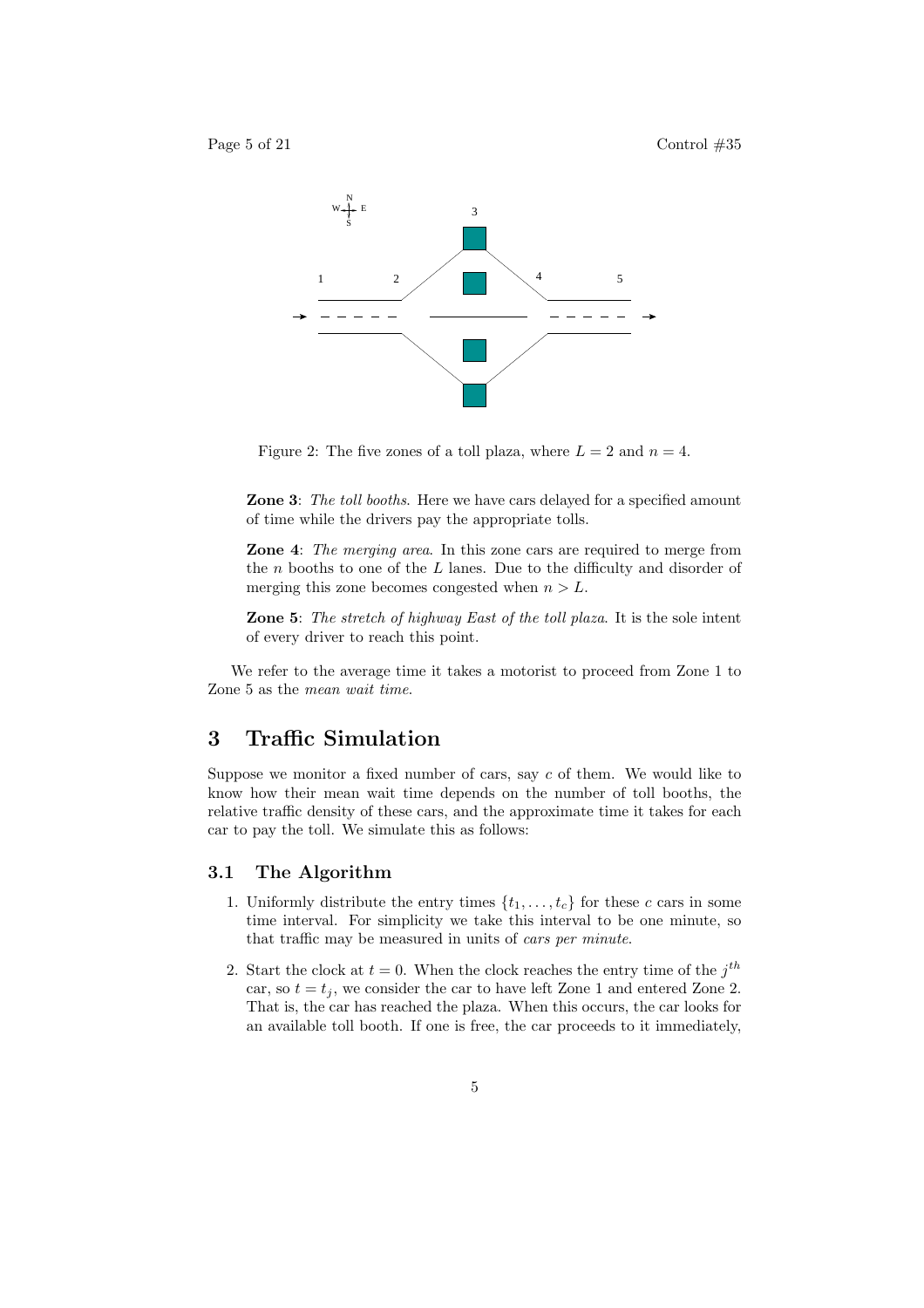| Name             | Description                            |
|------------------|----------------------------------------|
| L                | Number of lanes on highway             |
| $\boldsymbol{n}$ | Number of toll booths in plaza         |
| $\epsilon$       | Number of cars to be simulated         |
| t.               | Time, which runs from 0 to $60s$       |
| $t_1,\ldots,t_c$ | Entry times of cars                    |
| $\mu, \sigma$    | Parameters for delay time at booth     |
| $z_i(t)$         | Number of cars in Zone $i$ at time $t$ |
| M(t)             | Delay function for merging zone        |
| $\alpha, \beta$  | Parameters for delay function          |
|                  | Mean wait time                         |

 $\overline{1}$ 

Table 1: Variables used in the simulation.

and if not then the car idles until one becomes available and then proceeds to it. This is the process of progressing from Zone 2 to Zone 3.

- 3. The car is now sitting at the toll booth paying the fee. Since the time it takes different drivers to perform this task varies, each time a car enters this zone we choose a random delay factor from a normal distribution with parameters  $\mu$  and  $\sigma$  and have the car idle for this amount of time. After this delay has ended, the car leaves Zone 3 and enters Zone 4.
- 4. Now the car is attempting to merge. If the total number of cars in Zone 4 is less than or equal to the number of lanes on the highway, then the time it takes to complete this zone is some constant, since each car simply has to drive straight through without changing lanes or merging. However, if there are more cars than lanes, the time it takes should grow exponentially with the number of cars. Formally, the merge time  $M(t)$  is given by

$$
M(t) = \begin{cases} \beta & \text{if } z_4(t) \le L \\ \beta + e^{\alpha(z_4(t) - L)} & \text{if } z_4(t) > L \end{cases}
$$
 (1)

where  $z_4(t)$  is the number of cars in Zone 4 at time t, and  $\alpha$  and  $\beta$  are fixed parameters. At the moment a car enters Zone 4 it is assigned a delay factor  $M(t)$  according to the above formula. The cars idles for this length of time and then proceeds to Zone 5.

5. The total time it takes the  $j<sup>th</sup>$  car to pass through the plaza is given by the difference between the time when the car reached Zone 5 and the entry time  $t_i$ . The mean wait time W is then the average of these times for all c cars.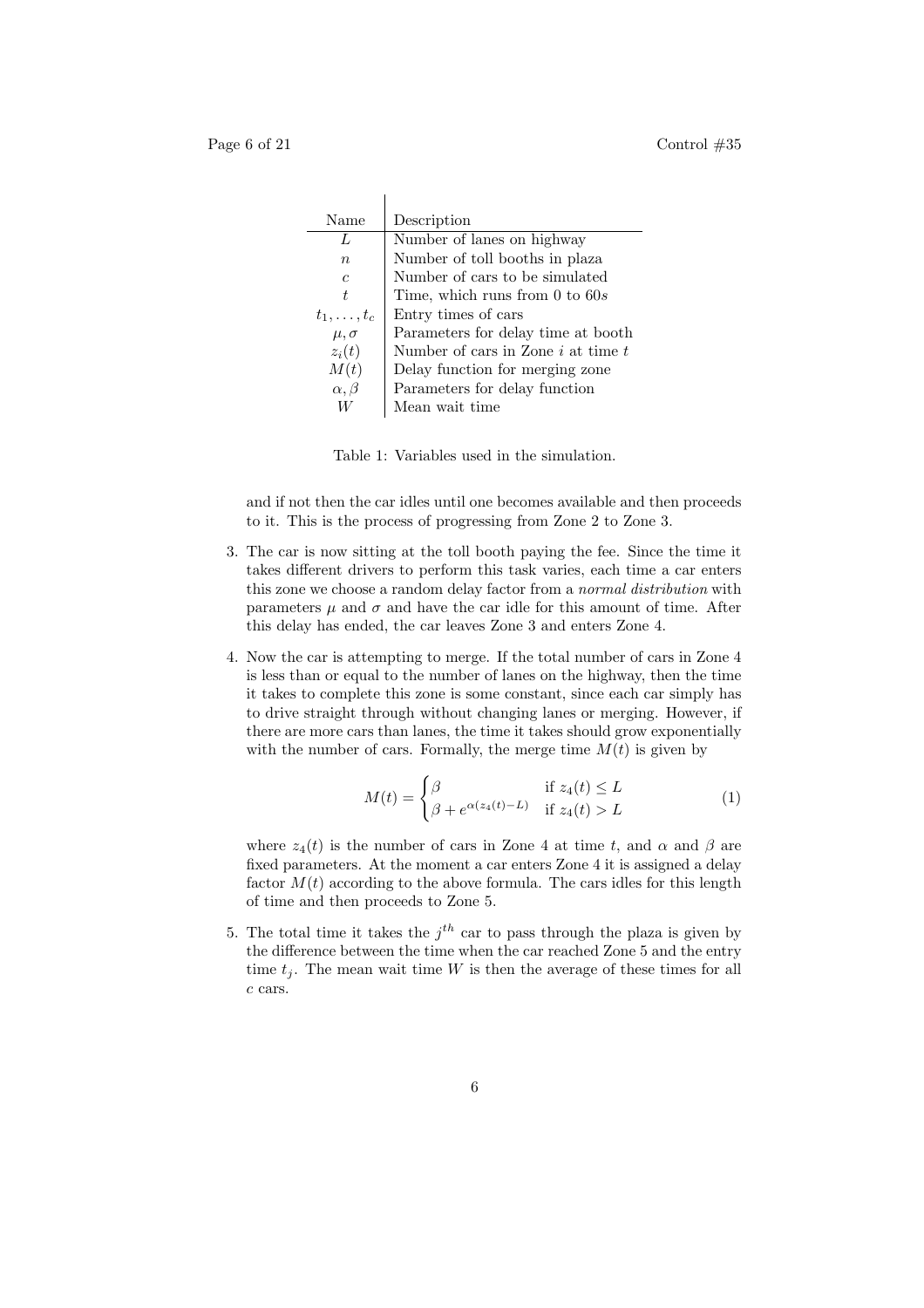### 3.2 Data

We ran the simulation with the following information:

#### Parameters

 $L = 4$ : thus we are simulating a four-lane highway.

 $\alpha = 0.2$ : this was more or less an educated guess.

 $\beta = 15$ : we consider this to be approxitametly the number of seconds it takes to accelerate through a merge zone when traffic is low.

 $\sigma = 1$ : this was estimated by calculating the standard deviation of time required to search our pockets for a specified amount of loose change upon repeated attempts.

#### Input

n: ranges from 4 to 16 booths.

c: ranges from 0 to 60 cars per minute.

 $\mu$ : ranges from 0 to 30 seconds.

#### Output:

W: this is the mean wait time that we wish to minimize.

The results are pictured in Figures 3, 4, and 5.

#### 3.3 Analysis

The first striking fact about these datasets is that the optimal number of booths is independent of traffic density. In fact, the choice of booths that minimizes mean wait time depends most strongly on  $\mu$ , the average number of seconds to pay at the toll booth. We can most easily explain this phenomenon by considering extreme values of  $\mu$ :

- $\mu \approx 0$ : This is equivalent to having a plaza without any toll booths. Cars may remain in their original lanes and any merging will only cause unnecessary complications, so the optimal choice is to have the same number of booths as lanes.
- $\mu \rightarrow \infty$ : The delays induced by merging become small compared to the time required to pass each toll booth, so the optimal solution is to allow as many booths as possible.

This means that in order for the model to predict the optimal number of booths correctly, it is essential to have an accurate estimate of  $\mu$ .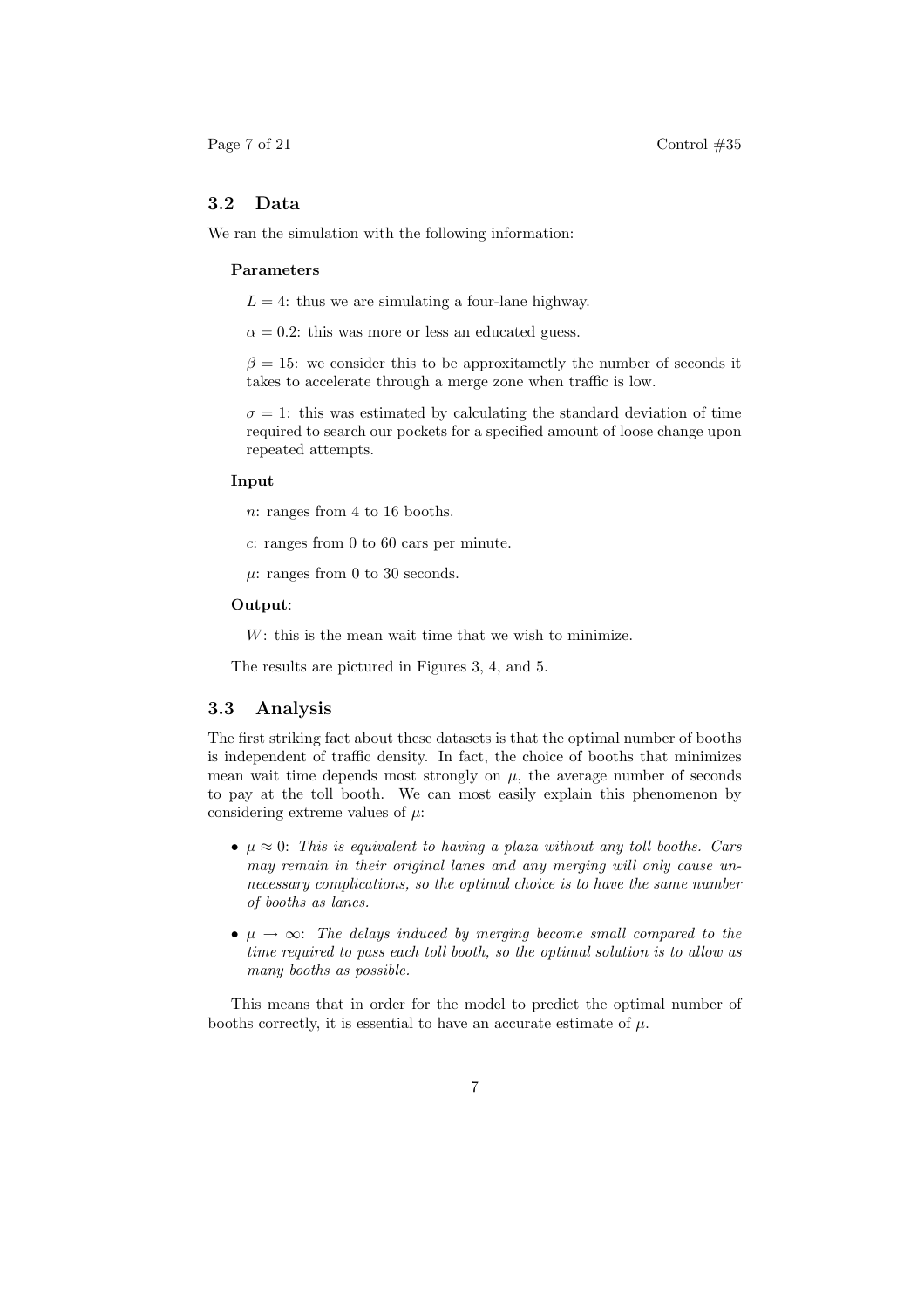

Figure 3: Mean wait time for  $\mu = 5s$ .



Figure 4: Mean wait time for  $\mu = 15s$ .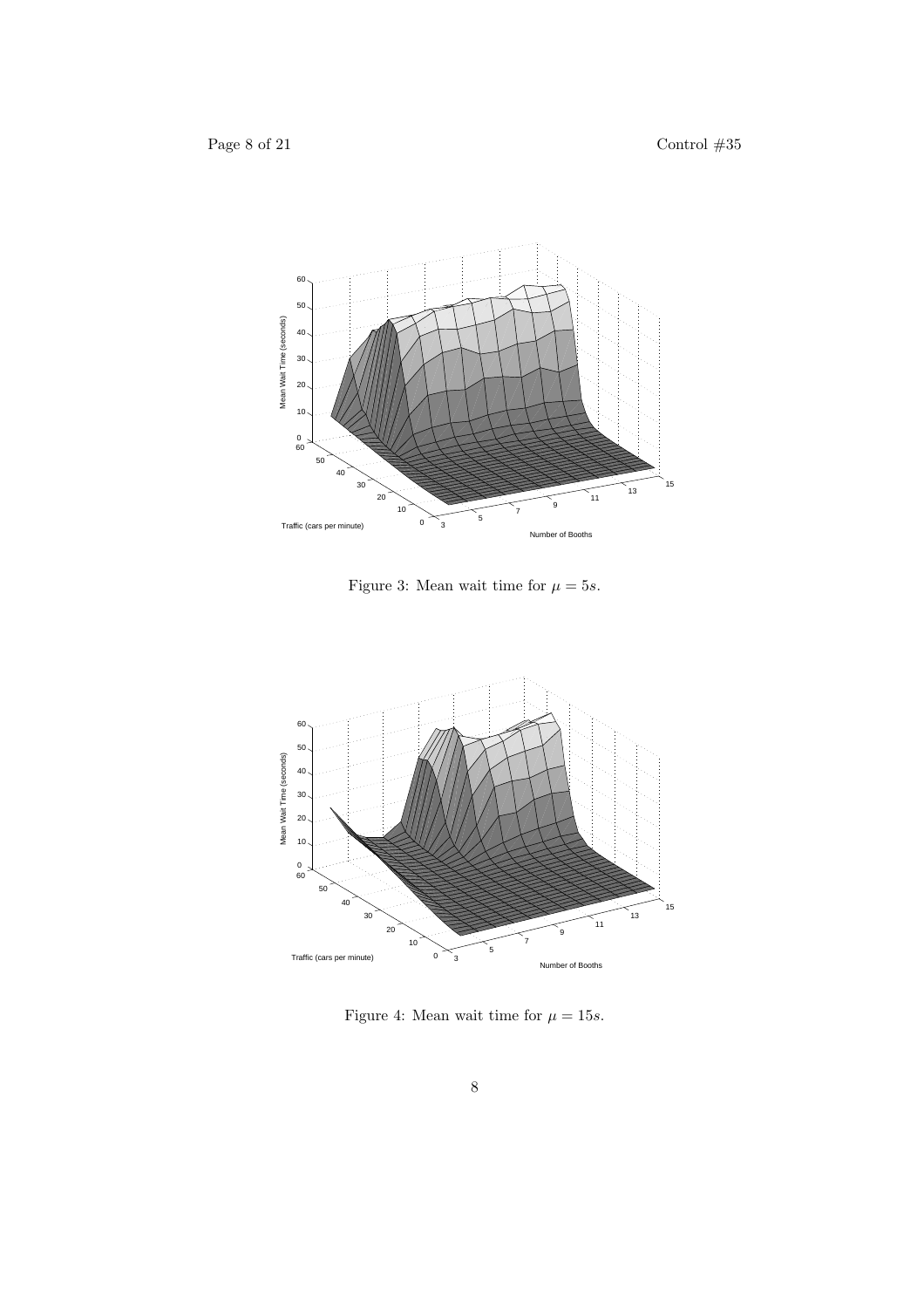

Figure 5: Mean wait time for  $\mu = 25s$ .

Another observation is that at some point, adding additional booths will have no effect. The reason for this is that eventually there will be plenty of booths available, so the predominant factor in the wait time will be due to merging.

However, we also note that the simulation does not seem to be accurate for high levels of traffic. The plots show a decrease in mean wait time as traffic increases from 50 to 60 cars per minute, which is totally unrealistic. Because of this, we find it necessary to build a model that predicts more accurate behavior at high traffic levels.

# 4 Ensemble Model

Our objective in this section is to produce a mathematical model to describe the above simulation. In doing so, it is crucial to understand that the mean waiting time is dependent on the number of booths, the traffic density, and the processing time of each toll booth. In other words,

$$
W = W(n, c, \mu) \tag{2}
$$

By inspecting the three datasets above, we note that the simulation exhibits two different types of behavior, namely one for high traffic and one for low traffic.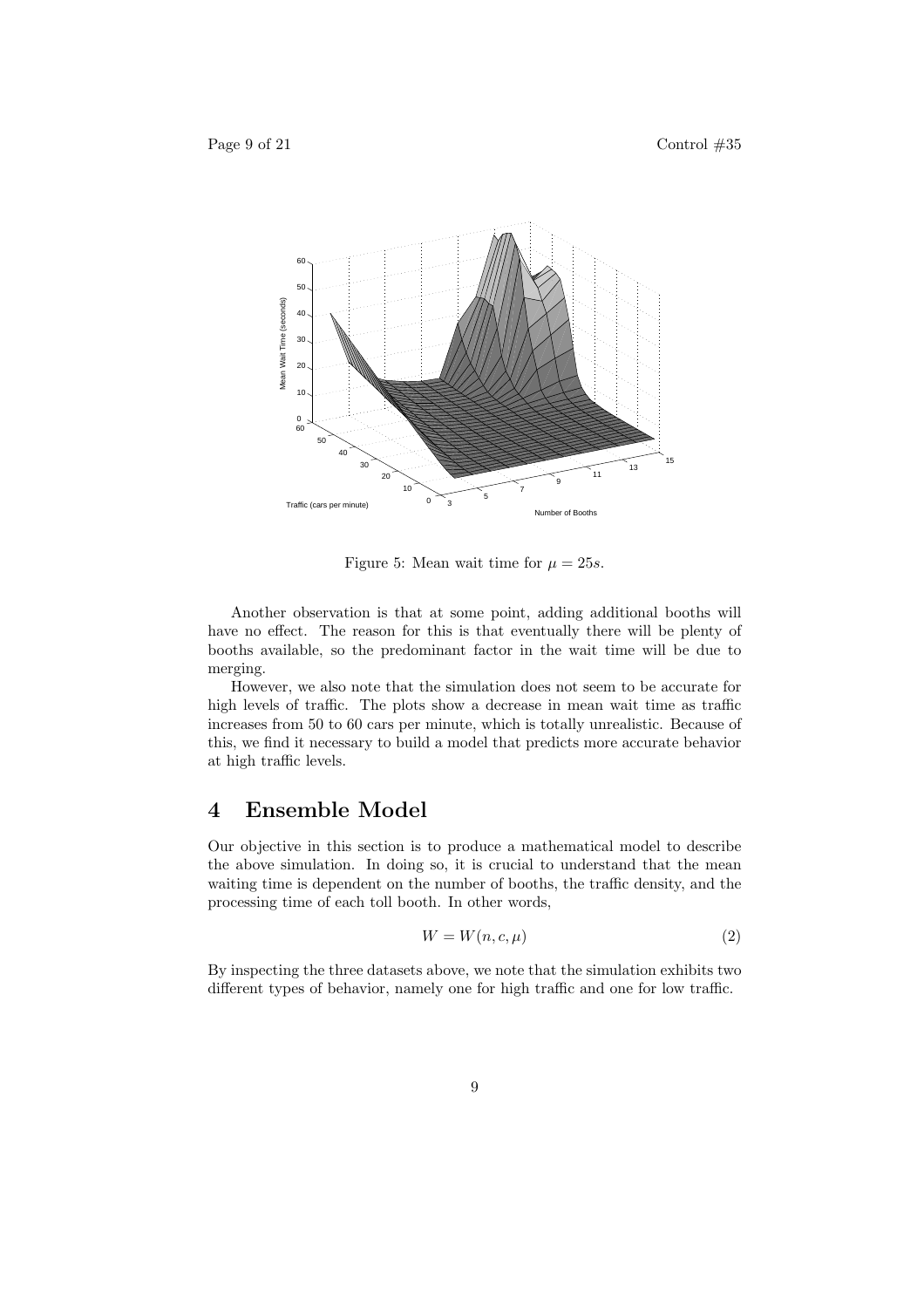Page 10 of 21 Control  $\#35$ 

When traffic density is small, the model is given by

$$
\frac{\partial W}{\partial n} = -\alpha_1 c_{n^2}^{\ 1} \tag{3}
$$

$$
\frac{\partial W}{\partial c} = \alpha_1 c_n^1 \tag{4}
$$

Solving the system, we obtain

$$
W = \alpha_1 \frac{1}{n}c \tag{5}
$$

With this equation we see that...

For higher traffic density, a different model is necessary. Consdier the logistic growth

$$
\frac{\partial W}{\partial n} = lW(1 - \frac{W}{K})f(n) \tag{6}
$$

where K is the carrying capacity of the curve, l is some constant, and  $f(n)$  is the term to incorporate the fact that there is an optimal value for  $n$ .

It is evident from the simulation that only one minimum for  $W$  exists when traffic is fixed. Thus, at the optimal point  $n_0$  we have

$$
\frac{\partial W}{\partial n}(n_0) = lW(1 - \frac{W}{K})f(n_0) = 0\tag{7}
$$

Thus the relation between  $W$  and  $n$  is

$$
\frac{\partial W}{\partial n} = lW(1 - \frac{W}{K})(\frac{n}{n_0} - 1)
$$
\n(8)

For  $W$  versus  $c$ , the relation can be explained by

$$
\frac{\partial W}{\partial c} = \alpha W\tag{9}
$$

The system of partial differential equations can be analytically solved in the following manner. Consider first solving (6) by examining

$$
\frac{dW}{dn} = lW(1 - \frac{W}{K})(\frac{n}{n_0} - 1)
$$
\n(10)

Solving for W yields

$$
W = \frac{K\theta e^{l(\frac{n^2}{2(n_0)} - n)}}{K - \theta e^{l(\frac{n^2}{2(n_0)} - n)}}
$$
(11)

Since  $(6)$  involves a partial derivative with respect to n, a variation of parameters can be made to reach

$$
W = \frac{K(c)\theta(c)e^{l(\frac{n^2}{2(n_0)} - n)}}{K(c) - \theta(c)e^{l(\frac{n^2}{2(n_0)} - n)}}
$$
(12)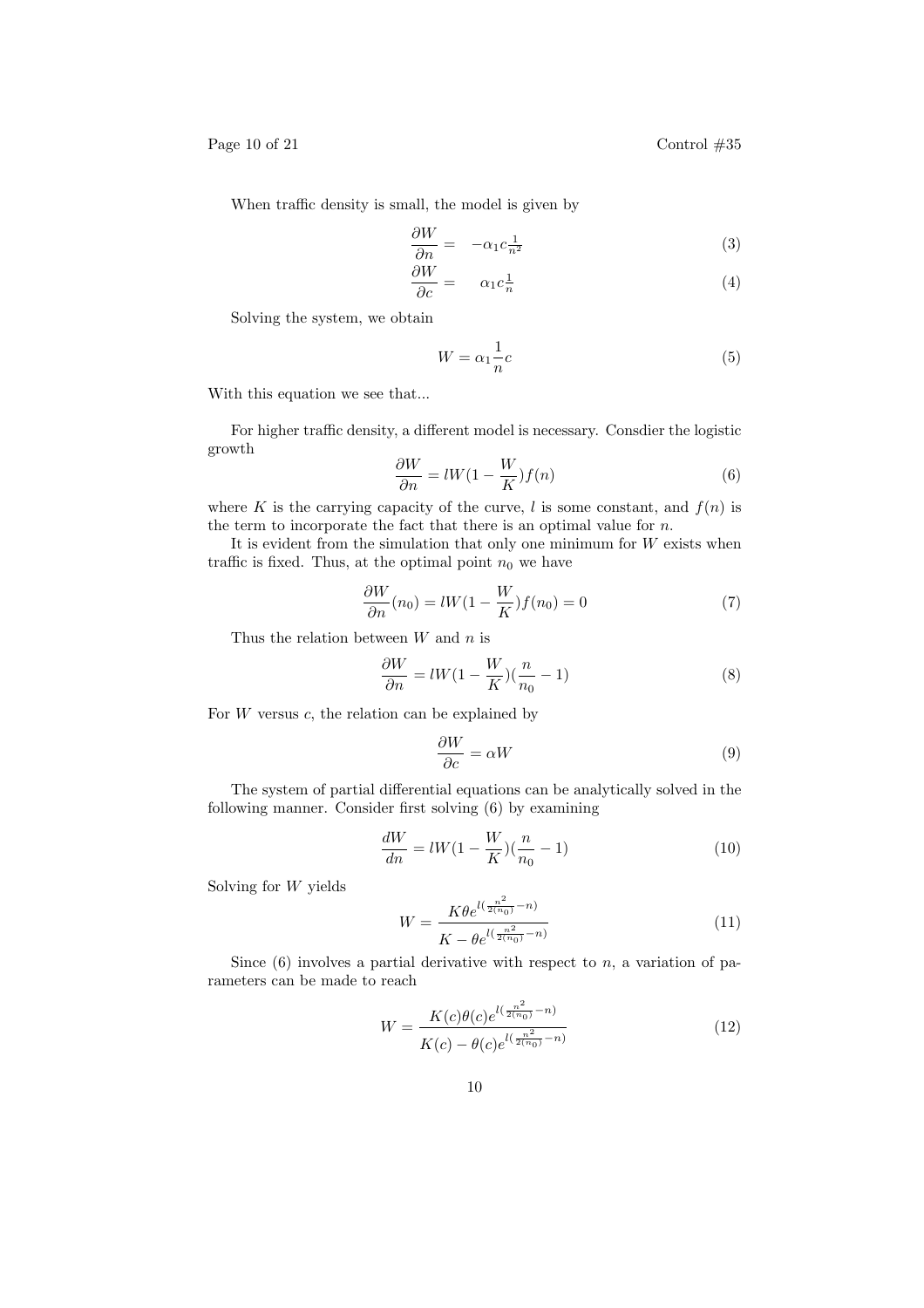Page 11 of 21 Control  $\#35$ 

Now examine (9) in a similar way to see

$$
\frac{dW}{dc} = \alpha W\tag{13}
$$

This yields the solution in exponential terms and with the variation of parameter

$$
W = \phi(n)e^{ac} \tag{14}
$$

To be able to seperate the variables, we see that for (12),  $K(c) = \theta(c)$ , or

$$
W = \frac{\theta(c)e^{l(\frac{n^2}{2(n_0)} - n)}}{1 - e^{l(\frac{n^2}{2(n_0)} - n)}}\tag{15}
$$

Thus comparing (15) and (16), we obtain the relation

$$
\theta(c) = e^{\alpha c} \tag{16}
$$

$$
W = \frac{e^{l(\frac{n^2}{2(n_0)} - n)}}{1 - e^{l(\frac{n^2}{2(n_0)} - n)}}\tag{17}
$$

or

$$
W = e^{\alpha c} \frac{e^{l(\frac{n^2}{2(n_0)} - n)}}{1 - e^{l(\frac{n^2}{2(n_0)} - n)}}
$$
(18)

#### 4.1 Analysis of the Model

In using any mathematical model, the justification for the terms being used is necessary. We will now proceed by examining the meaning behind the terms we have used.

For the low traffic model, the most crucial observation is that the simulation exhibits a very sublte linear growth for  $W$  with respect to  $c$ . However, the growth rate is more steep when the number of toll booths is lowered. Furthermore, as this number  $n$  is increased, the growth becomes very small. Thus, the relation in (4) was constructed.

For  $W$  versus  $n$ , we see a rapid damping of the curve going from high values to a limiting value. Thus, the relation

$$
\frac{\partial W}{\partial n} \propto \frac{1}{n^h} \tag{19}
$$

where h is a positive integer. To match  $n$  in (4), h was chosen to be 2. For higher traffic, the decrease rate of  $W$  with respect to  $n$  is sharper at the beginning. Thus, we were able to conclude that the relationship between  $W$  and  $n$  is given by (5).

For the situation in which traffic density is high, a logistic curve seemed the most appropriate fit to the output from the simulation. This can be explained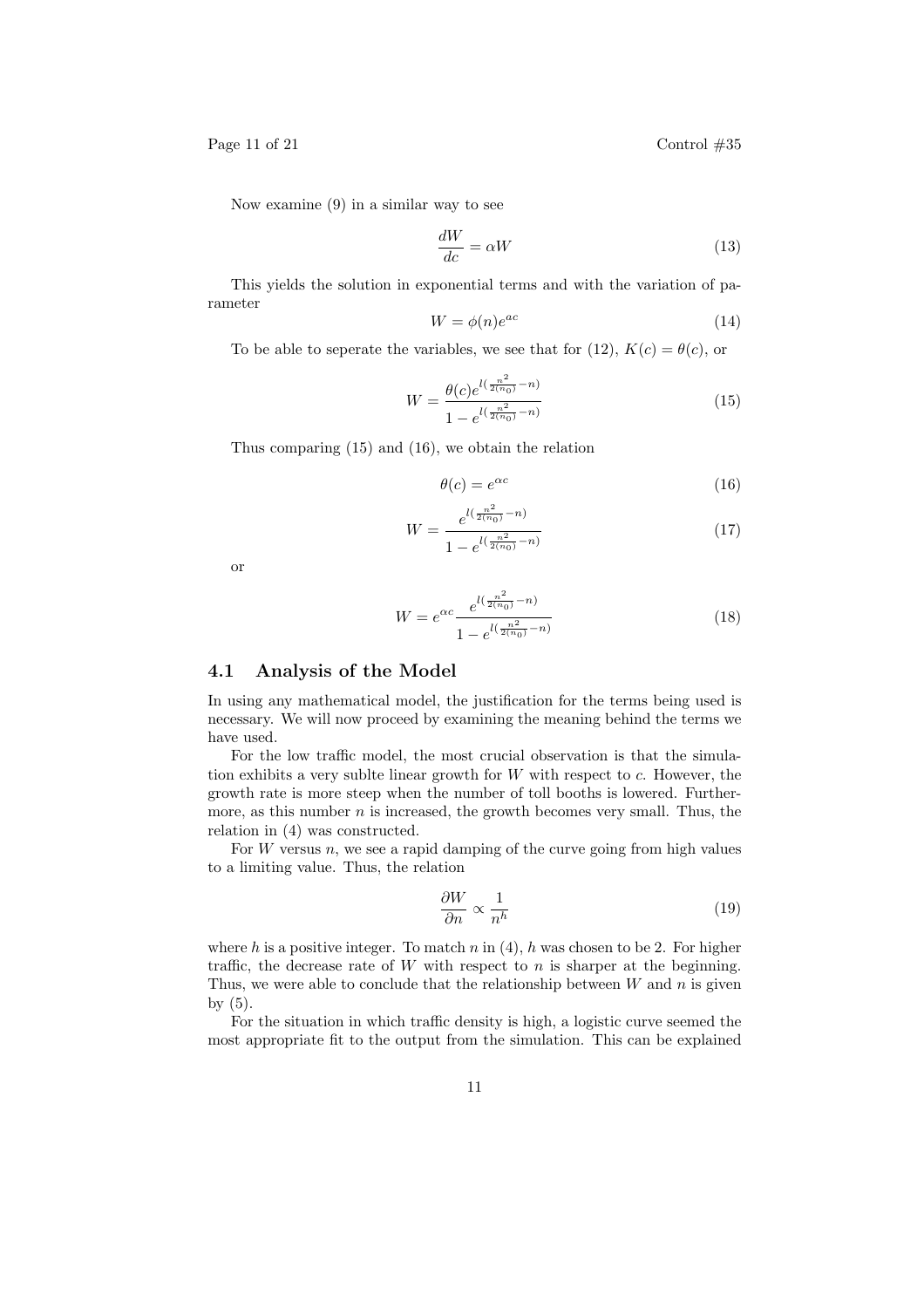by the fact that after a certain number of booths are opened, the mean wait time will not be affected by any additional increases in  $n$  since the merging delay compensates for the quickened time it takes to enter the toll booths.

In modeling the curves relating  $W$  and  $c$ , a slightly different approach from the simulation was used. This difference concerns the idea of mean wait time actually dropping when enough traffic is introduced. For our model, we have decided that this occurence is incorrect, meaning that as traffic increases sufficiently, the mean increases without bounds. This assumption can be justified by the fact that traffic jams are shown to be more likely with heavier traffic [5]!

Since  $W$  is allowed to grow without bounds as  $c$  does, the most common approach of relating the rate of change of  $W$  to the current  $W$  was made, namely the exponential growth.

# 5 Behavioral Model

In this section we develop a model to better understand the interplay between individual lanes rather than simply studying the overall flow of traffic. The model we arrive at is inspired by predator-prey systems, so we will refer to it as a behavioral model, meaning that cars driving through the various toll booth lanes must compete with each other.

#### 5.1 Assumptions

In this model, the following assumptions will be made:

- 1. The traffic flow into the system is uniform. Call this rate  $\frac{dC}{dt}$ .
- 2. The time required to reach the toll booths and that required to merge can be combined into an overall delay referred to as processing time.
- 3. Each car entering the toll plaza has the ability to choose any of the toll booths.

In addition, as stated in [6], the lanes leading up to most toll plazas split in advance of the plaza itself, so it seems reasonable to assume that the difficulties of changing lanes occur only after passing the toll booths, not leading up to them.

### 5.2 Which Toll Booth to Choose?

Although motorists entering the plaza are given the option to choose any of the toll booths, several factors may influence their choice of lanes. Let us consider the probability distribution indicating the likeliness of the incoming traffic to choose each of the n booths.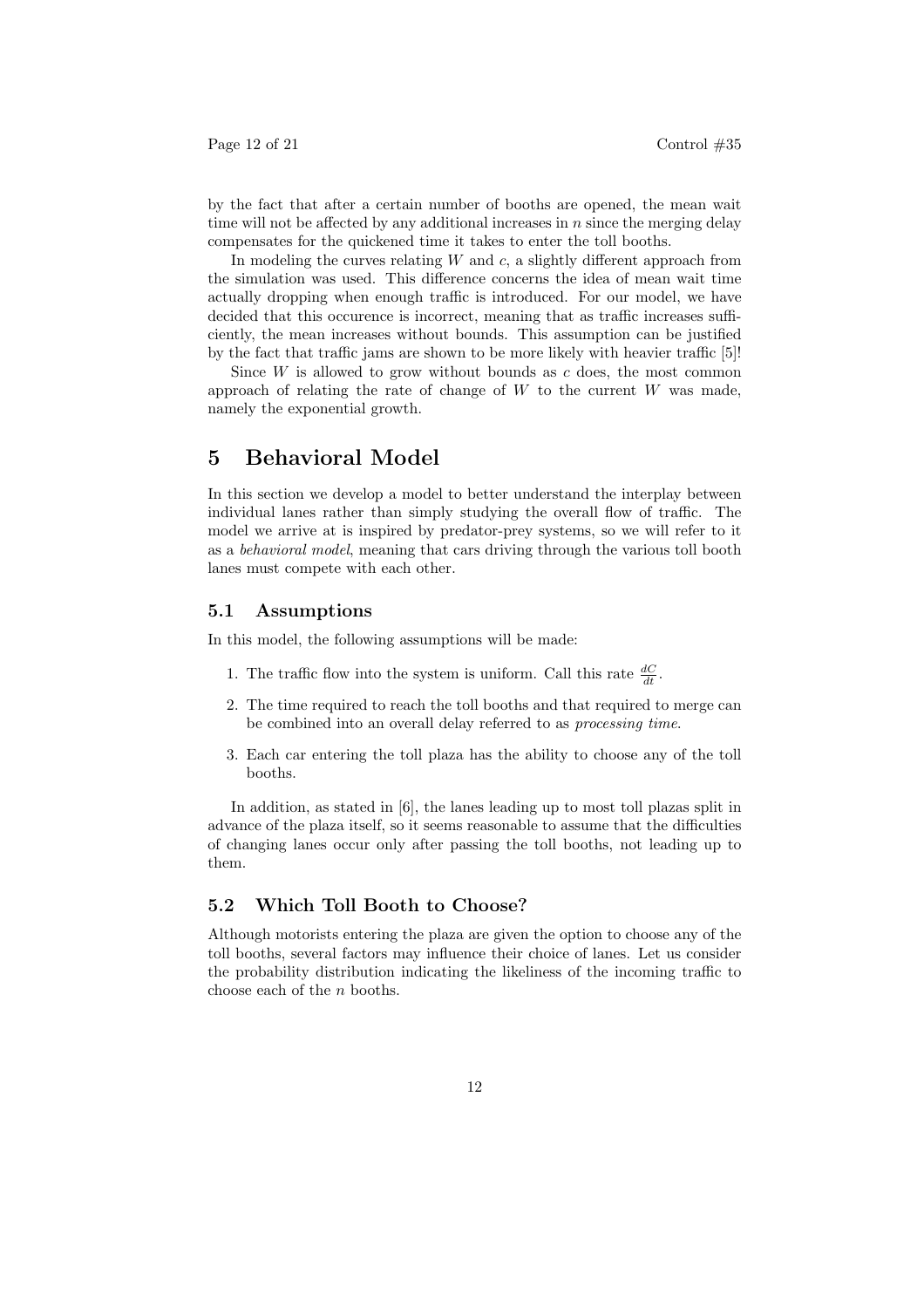Page 13 of 21 Control  $\#35$ 

Define  $p_i$  to be the probability that a given car chooses the  $i^{th}$  booth. In the simplest case, the distribution is uniform with respect to the  $n$  booths. That is,

$$
p_i = \frac{1}{n}, i = 1, 2, \dots, n.
$$
 (20)

However, this assumes that the drivers do not consider how crowded each of the lanes are. The density of cars in each toll lane does indeed influence the drivers' choice to some degree. Specifically, drivers are more likely to choose a lane with the least number of cars. Denoting the number of cars in the  $i^{th}$  lane as  $y_i$ , we have that

> $p_i$  decreases when  $y_{i=i}$  increases  $p_i$  increases when  $y_{i\neq j}$  increases

This leads to the relation

$$
p_i = \frac{1}{n} + (-\beta_i y_i + \sum_{j \neq i} \beta_j y_j)
$$
\n(21)

Notice that  $\sum_{n=1}^{\infty}$  $\sum_{i=1} p_i = 1$ . Furthermore, in order to ensure that the probabilities satisfy the condition  $0 < p_i < 1$  for all i, the  $\beta_i$  must be sufficiently small.

#### 5.3 Some Rates of Traffic

With probabilities defined as above, we see that the probabilistic rate at which the cars enter each of the toll lanes is

$$
(rate\ into\ tooth\ i) = p_i \frac{dC}{dt}
$$

Now define the number of cars leaving the toll lanes by

$$
(number of cars exiting toll lane i) = r_i(t)
$$

so that

(*rate of cars leaving lane i*) = 
$$
\frac{dr_i}{dt}
$$

Let us proceed in determining the number of cars in each of the toll lanes at a specific time. Assume that initially there are  $y_i(0)$  cars in lane i. Then the number of cars in lane i at a later time can be written as

(number of cars in lane i) = (initial number) + (cars entering) - (cars exiting) or more formally,

$$
y_i(t) = y_i(0) + (p_i \frac{dC}{dt} - \frac{dr_i}{dt})te^{-\frac{1-\nu^2}{\nu}}
$$
\n(22)

where  $\nu$  is the time required to pay the toll and proceed though a toll booth. We refer to this as the *processing time*. This parameter is equivalent to  $\frac{1}{n}$  with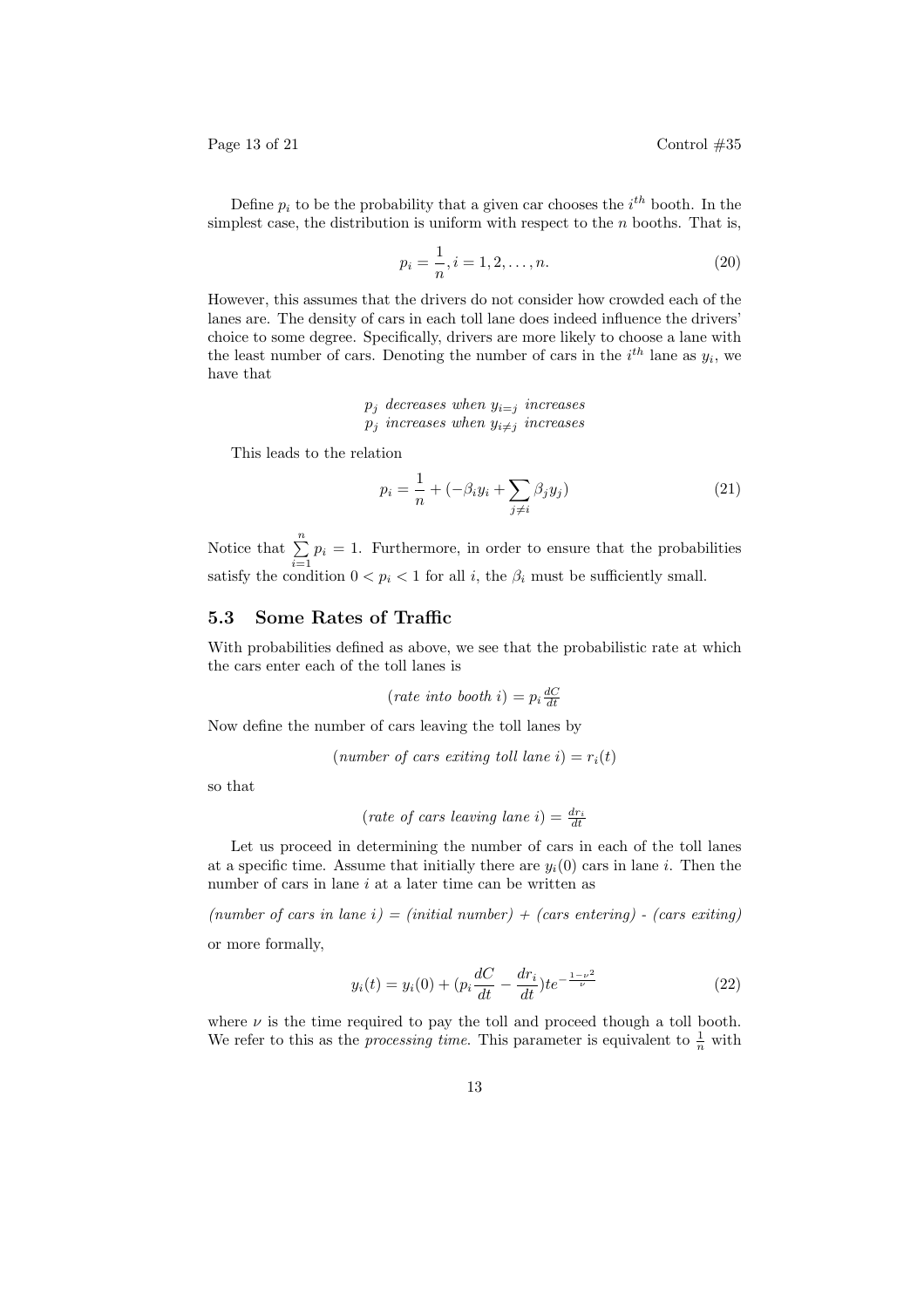the notation from the first model.

We now examine the specific way in which cars exit the toll booth lanes. Notice that if the processing time  $\nu$  is zero, we would expect the flow into the system to equal the flow out of the system. That is,

$$
\lim_{\nu \to 0} \frac{dr_i}{dt} = p_i \frac{dC}{dt}.
$$
\n(23)

Furthermore, observe that as  $\nu \to 0$ ,  $y \to 0$  and when  $\nu \to \infty$ ,  $y \to \infty$ . This can be explained by the fact that when the processing time is zero, no build up of cars in y occurs. Incontrast, when  $\nu$  is extremely high, no cars can exit the toll booths leading to a completely jammed traffic.

Also, notice that if processing time is infinite, the rate out of the system should be zero since no cars are able to exit the toll booths. Thus,

$$
\lim_{\nu \to \infty} \frac{dr_i}{dt} = 0. \tag{24}
$$

Now let us examine how the rate of exit is affected by the number of cars  $r_i$  that are leaving. Naively, we would expect the rate of exit in each lane to be given by a direct proportionality:

$$
\frac{dr_i}{dt} \propto r_i(t) \tag{25}
$$

However, this assumption would imply that  $\frac{dr_i}{dt}$  could grow without bound. To reconcile this dilemma, a logistic approach can be made to the exit rate:

$$
\frac{dr_i}{dt} \propto r_i (1 - \frac{r_i}{U})
$$
\n(26)

where  $U$  is the carrying capacity of the number of cars in each of the toll lanes. By examining this relation, we see that the equilibria are

$$
r_i(1 - \frac{r_i}{U}) = 0
$$
\n(27)

or

$$
r_i = 0 \text{ and } r_i = U
$$

Stability analysis of these equations leads to the data in Figure 5.3. Thus,  $r_i = U$  is the stable equilibrium while  $r_i = 0$  is the unstable equilibrium.

Another factor that plays a key role in the behavior of the exit rates is the interdependence between each of the lanes. There is not enough room for all cars to merge into one lane simultaneously, so traffic flows in each lane become erradic and certain lanes are able to exit more quickly than others. This phenomenon has been studied previously (see [2], [4]), but the pre-existing models seem to vary greatly and depend heavily on heuristics and observation. We develop a more systematic model in the ensuing section.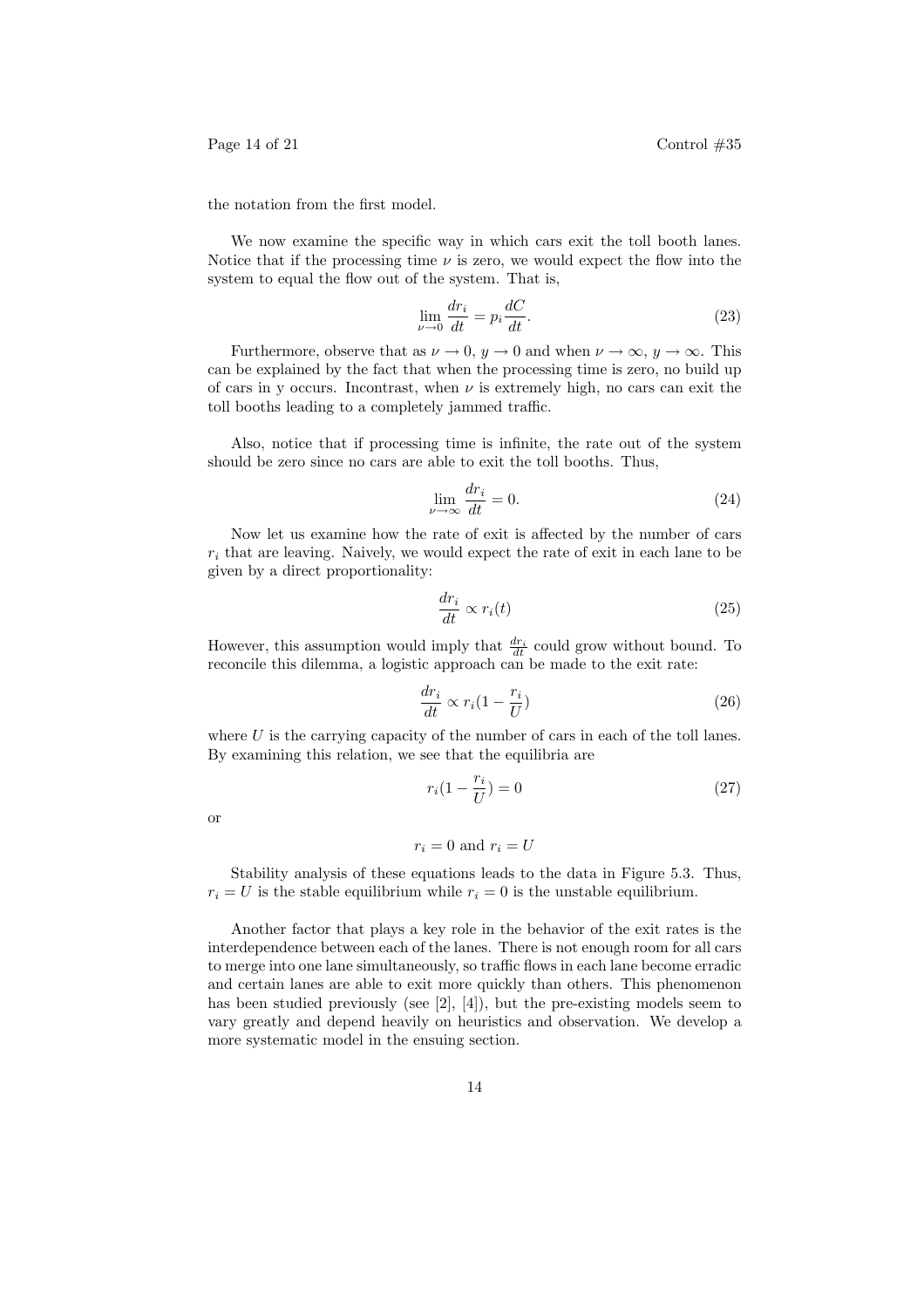

Figure 6: Stability analysis for  $r_i$ .



Figure 7: The logistic growth of  $r_i$ .

## 5.4 The Behavior of Merging

There are two possible types of dependences that can occur between lanes: one in which competition between lanes directly affects the other lanes, and one in which this effect is indect. In designing our model, we have decided to make use of the latter dependence.

Greater competition among the lanes should decrease the rate of cars leaving the plaza. That is, inter-lane competition negatively affects the exit rates of the traffic since there are only limited space available for the cars to exit. Thus, with the incorporation of competition, we see that

$$
\frac{dr_i}{dt} \propto r_i(1 - \frac{r_i}{U}) - r_i \sum_{k \neq i} q_k r_k
$$
\n(28)

for some coefficients  $q_i$ . Applying the conditions (24 and (25), We now arrive at the following system:

$$
\frac{dr_1}{dt} = e^{-\nu} (p_1 \frac{dC}{dt} + \nu [r_1(1 - \frac{r_1}{U}) - r_1 \sum_{k \neq 1} q_k r_k])
$$

$$
\frac{1}{2}
$$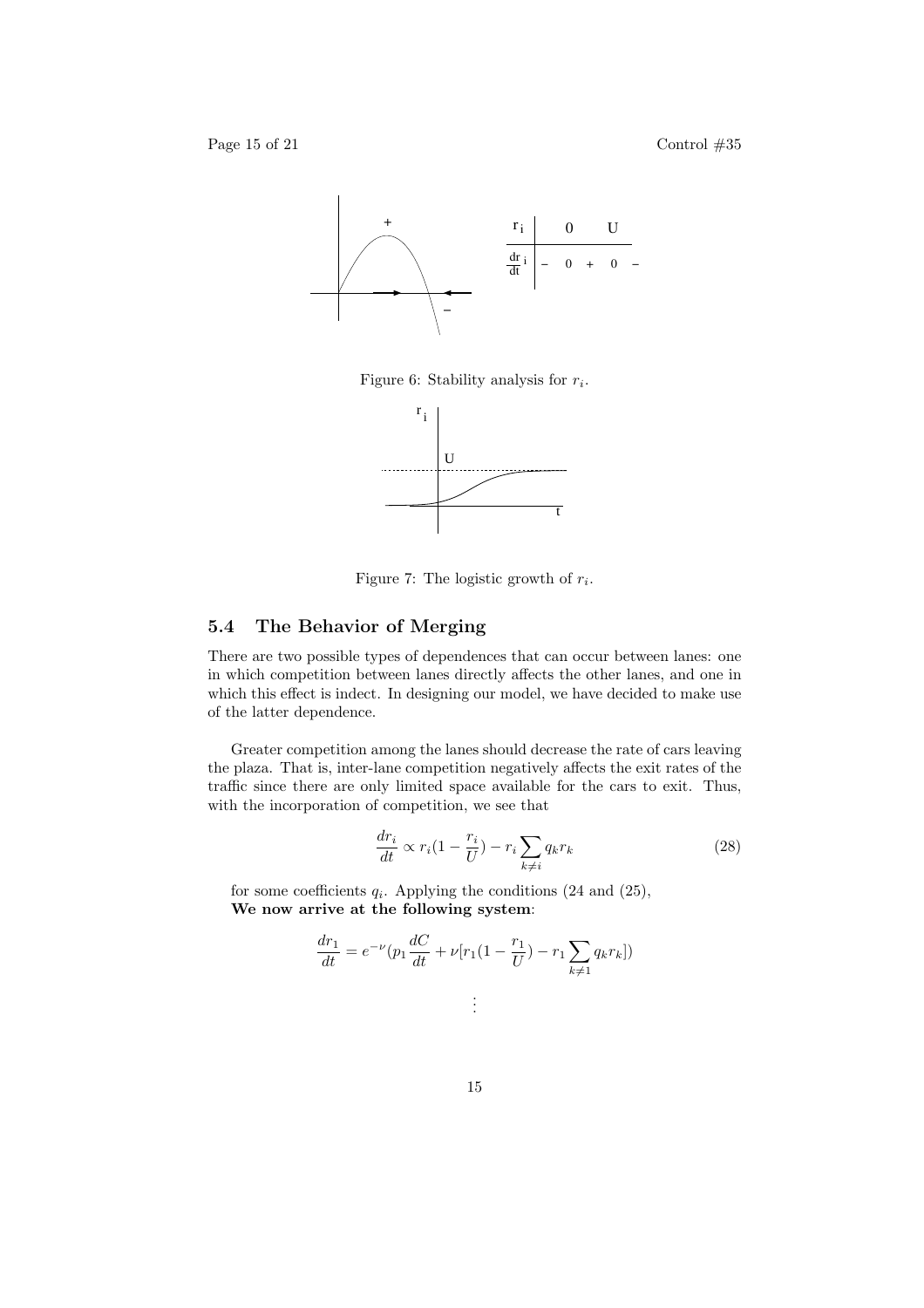Page 16 of 21 Control  $\#35$ 

$$
\frac{dr_n}{dt} = e^{-\nu} (p_n \frac{dC}{dt} + \nu [r_n(1 - \frac{r_n}{U}) - r_n \sum_{k \neq n} q_k r_k])
$$

Observe that when processing time is small, the term

$$
e^{-\nu} p_i \frac{dC}{dt} \tag{29}
$$

dominates the growth of  $r_i$ . In contrast, when  $\nu$  is large,

$$
e^{-\nu} \nu[r_i(1-\frac{r_i}{U}) - r_i \sum_{n \neq i} q_n r_n]
$$
\n(30)

will dominate the rate at which  $r_i$  changes.

## 5.5 Solving the System of Equations

In solving the system of differential and algebraic equations above, some modifications of the parameters were made:

- The initial number of cars in the system is zero.
- The initial number of cars leaving the system is zero.

Furthermore, the probability relation (21) was replaced by the following:

$$
p_i = \frac{1}{n} + \beta(-2y_i + \sum_{j \neq i} y_j)
$$
 (31)

The substitution  $\beta_j = \beta$  for  $j \neq i$  and  $\beta_i = 2\beta$  was made to indicate that the probability of choosing lane  $i$  is most affected by the number of cars in lane  $i$ .

Another important modification was to make the inter-lane dependence the same between all lanes. This can be justified by the fact that each lane experiences the same degree of competition as any other lane.

#### 5.6 Numerics

Finding an exact solution to the system described above is a daunting task. In fact, from the early stages of our modeling process, we expected to be confronted with such a problem. For this reason we made use of several different numerical methods.

The first step in solving this system was to solve for each of the probabilities,  $p_i$ . For the purposes of later computation, we will denote  $\hat{P}$  to be the vector having the probabilities  $p_i$  for its components. Or

$$
P = \begin{bmatrix} p_1 \\ p_2 \\ \vdots \\ p_n \end{bmatrix}
$$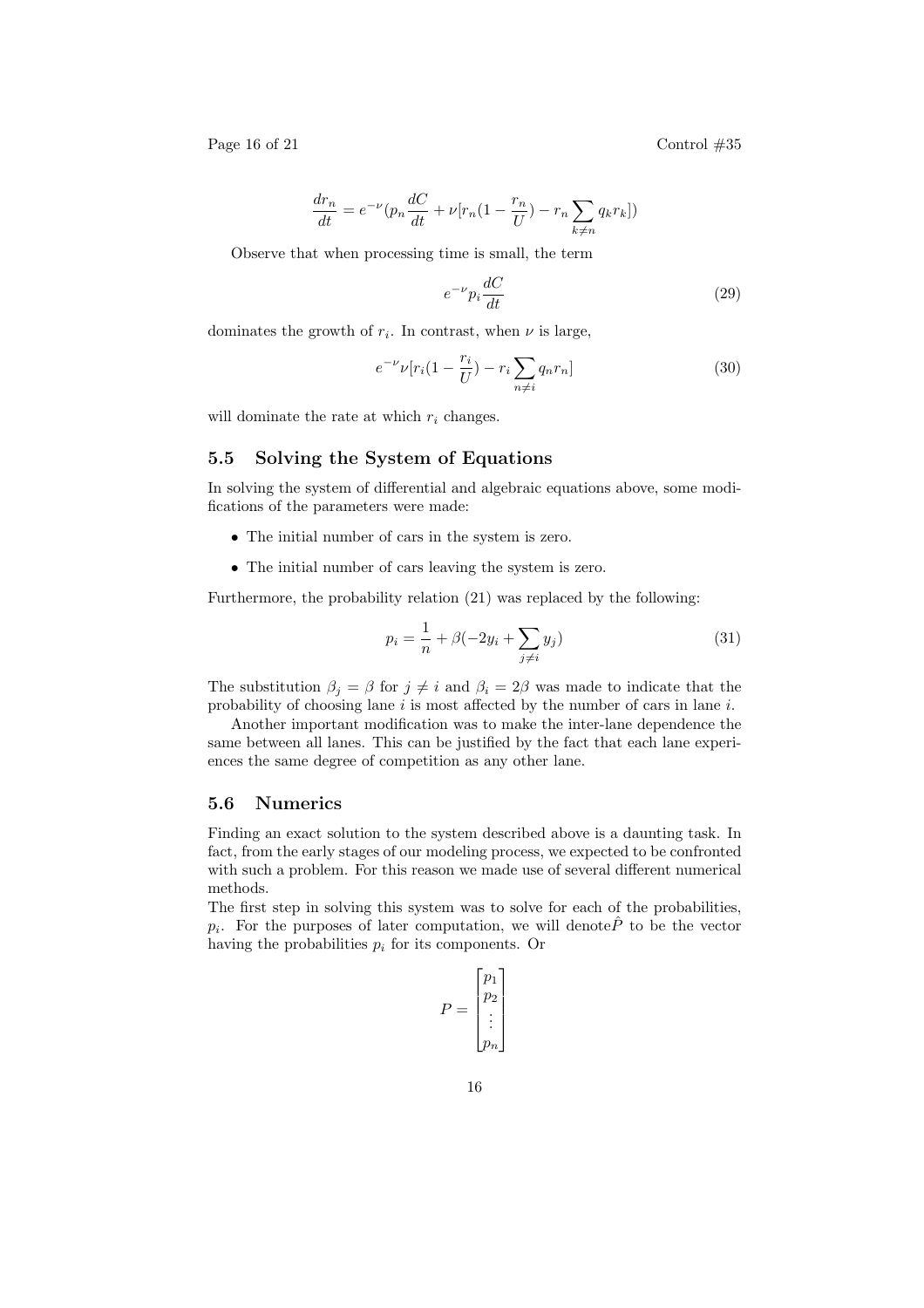Page 17 of 21 Control  $\#35$ 

In computing the  $\hat{P}$ , MATLAB's symbolic algebra functionality was utilized. We see that substitution of (22) into (21) results in to the following matrix expression

 $\overline{a}$ 

$$
W\hat{P} = \hat{V} \tag{32}
$$

 $\overline{a}$ 

where

$$
W = \begin{bmatrix} 1 - 2K & K & \cdots & K \\ K & 1 - 2K & \cdots & \vdots \\ \vdots & \vdots & \ddots & K \\ K & \cdots & K & 1 - 2K \end{bmatrix}
$$
 (33)

$$
K = B \frac{dc}{dt} e^{-\frac{1-\nu^2}{\nu}} t \tag{34}
$$

$$
\hat{V} = \begin{bmatrix}\n1/n + Be^{-\frac{1-\nu^2}{\nu}} \left[ 2\frac{dr_1}{dt} - (\Pi_{(j\neq 1)\neq(m\neq 1)} \frac{dr_j}{dt} \frac{dr_m}{dt} \right] \\
1/n + Be^{-\frac{1-\nu^2}{\nu}} \left[ 2\frac{dr_2}{dt} - (\Pi_{(j\neq 2)\neq(m\neq 2)} \frac{dr_j}{dt} \frac{dr_m}{dt} \right] \\
\vdots \\
1/n + Be^{-\frac{1-\nu^2}{\nu}} \left[ 2\frac{dr_n}{dt} - (\Pi_{(j\neq n)\neq(m\neq n)} \frac{dr_j}{dt} \frac{dr_m}{dt} \right]\n\end{bmatrix} \tag{35}
$$

Here  $\hat{P}$  was solved by inverting W and multiplying through both sides of the equation. Once  $\hat{P}$  was obtained, probabilities were plugged into equation().

We numerically solved the equation using many of the methods available to MATLAB. Of main interest was the fact that MATLAB's ODE45 and ODE23 methods produced obvious numerical errors. This led us to believe the system of ODEs to be stiff. Indeed, invoking ODE23S (a standard algorithm for solving stiff systems of differential equations), our results became much more clear (see 5.6 for one such solution).

From this solution we obtain the number of cars leaving per lane at a given time,  $r_i(t)$ . Furthermore, the total number of cars leaving the system at time t is given by the sum:

$$
R(i) = r_1(t) + r_2(t) + \dots + r_n(t)
$$

By using centered differences we are able to compute the average exiting rate The following table summerizes our results for different number of toll booths.

# 6 Conclusion

Both of our models predict interesting solutions to the optimal number of toll booths for a given plaza.

The simulation shows that the optimal number of booths to minimize mean wait time depends strongly on the processing time at each booth, and is independent of traffic density. Specifically, for a highway with four lanes it predicts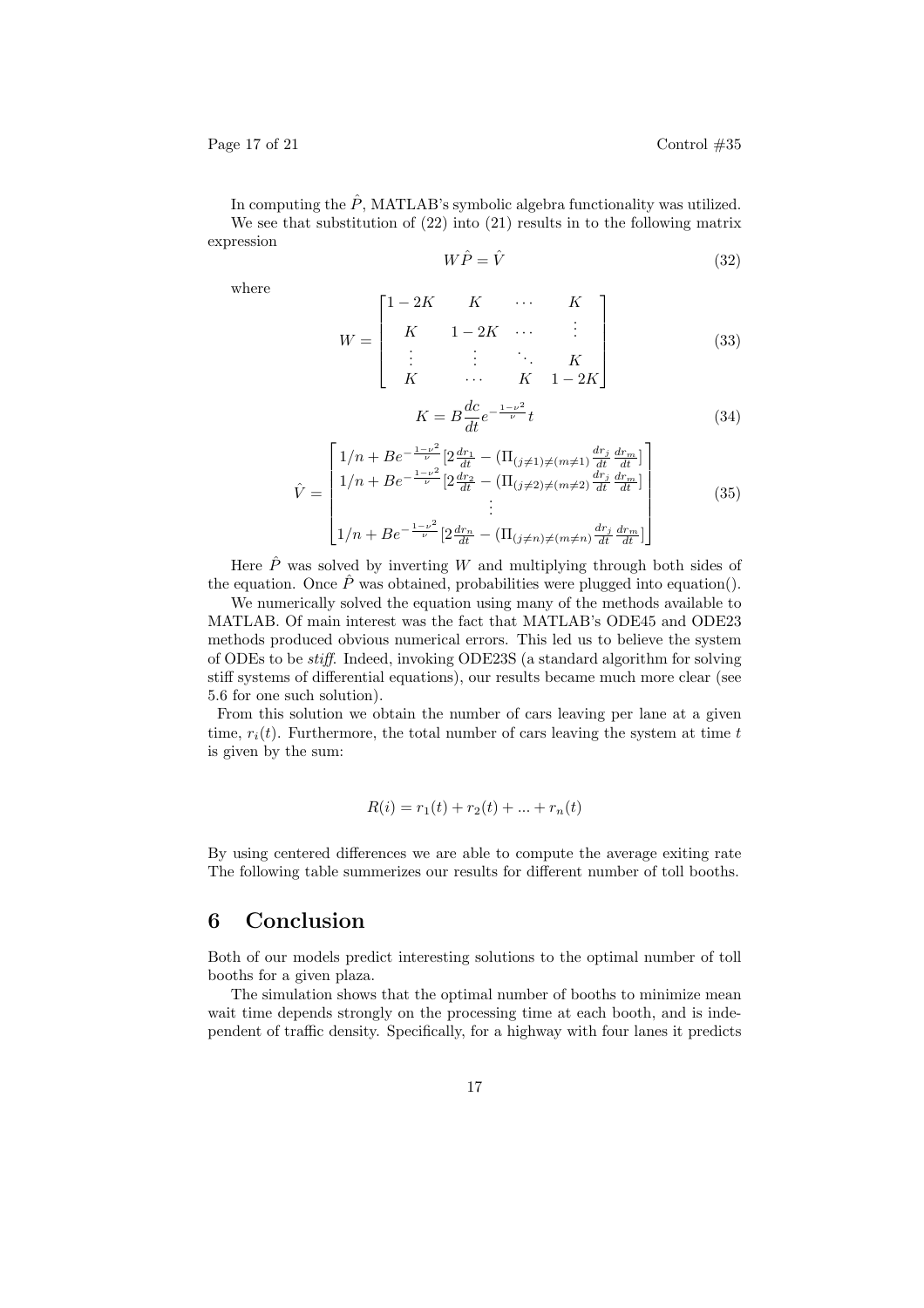

Figure 8: ODE23s' solution to the system.

| Number of Gates | Average Rate Out |
|-----------------|------------------|
| 1               | 3.81             |
| 2               | 4.08             |
| 3               | 2.46             |
| 4               | 2.91             |
| 5               | 3.80             |
| 6               | 3.30             |
| 7               | 1.02             |
| 8               | 1.01             |
| 9               | 3.20             |
| 10              | 3.18             |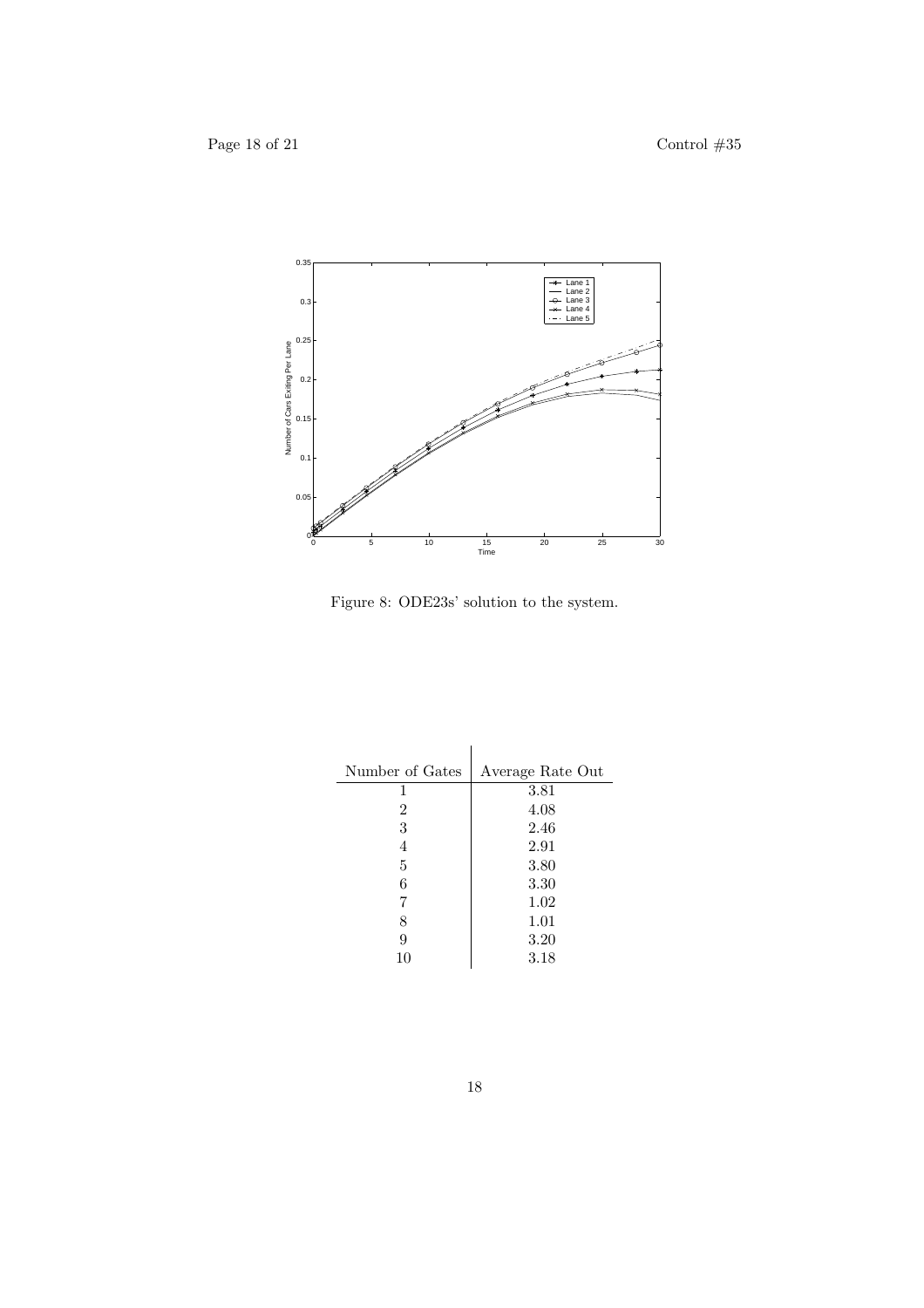htb



Figure 9: Plot of data in table 5.6

| Name                     | Description         |
|--------------------------|---------------------|
| Average number of lanes  | 4 in each direction |
| Average traffic denstiy  | 70 cars per minute  |
| Standard processing time | 12 seconds          |
| EZ-Pass processing time  | 3 seconds           |

Table 2: Facts about the Garden State Parkway.

the optimal number of booths to be four when the EZ-Pass system is being used. This is because the processing time is small. When processing time is around 12 seconds, our estimate for the number of booths when they are manual is eight.

In our behavioral model, a more intriguing result can be obtained since the model incorporates stochastic and dynamic aspects. In particular we find that once a traffic rate has been set, the processing time determines mean wait time. Our results are summarized in the following figure 6.

### 6.1 The Garden State Parkway

According to [7], the Garden State Parkway has between two and six lanes in each direction, depending on the location. Because of this variation, we consider the average case of four lanes. Approximately one hundred thousand motorists traverse this highway each day, which means traffic may be estimated at an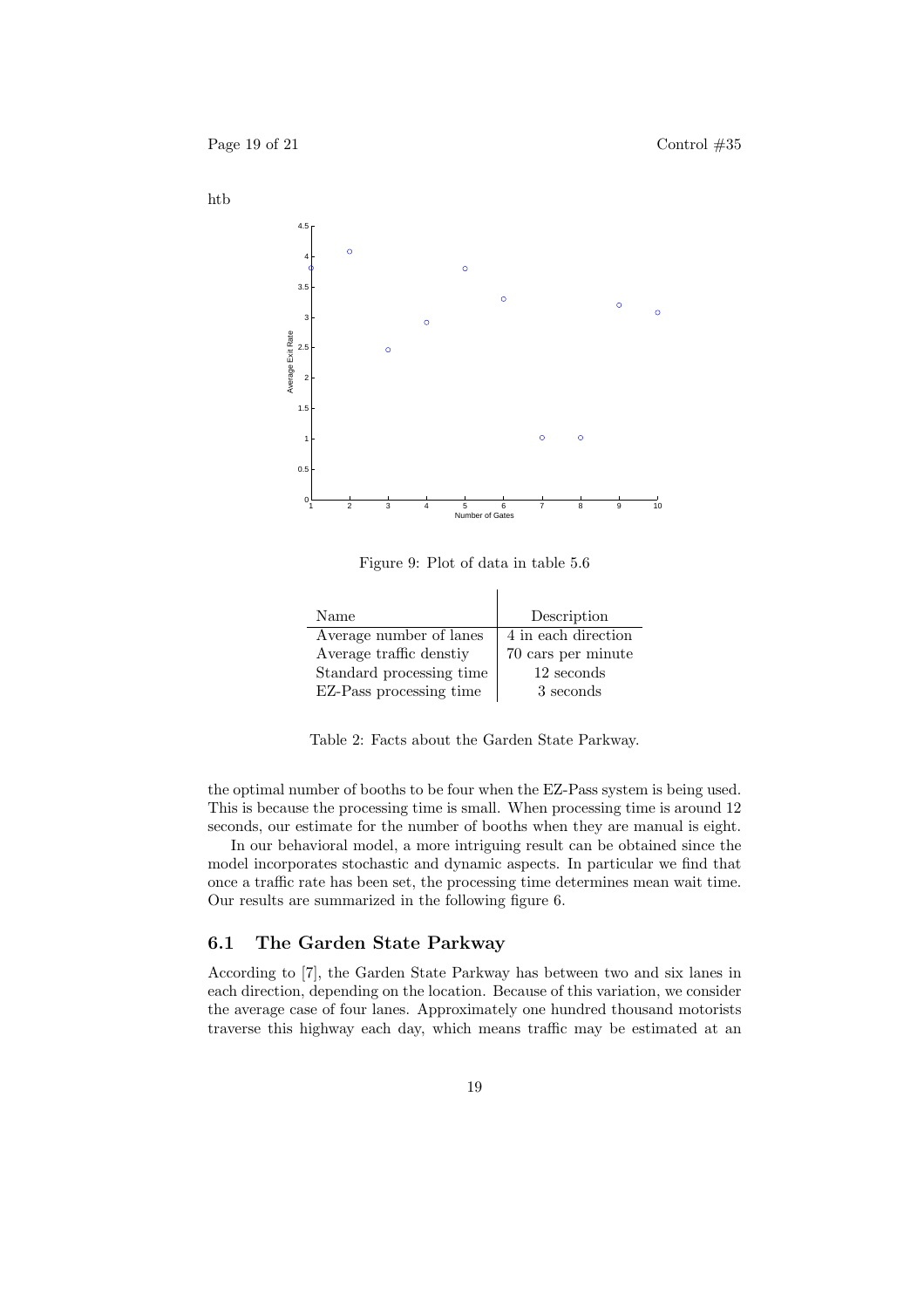

Figure 10: Optimal solution rates.

average of seventy cars per minute. In [8], it is calculated that the processing time of a manual toll booth is twelve seconds. The Garden State Parkway, like many other toll roads these days, has some toll booths devoted to customers with an electonic payment system called EZ-Pass. Our guess is that booths operating under this system have a processing time of about three seconds. This information is summarized in Table 2. Applying this data to our two models, we predict the optimal number of toll booths to be eight.